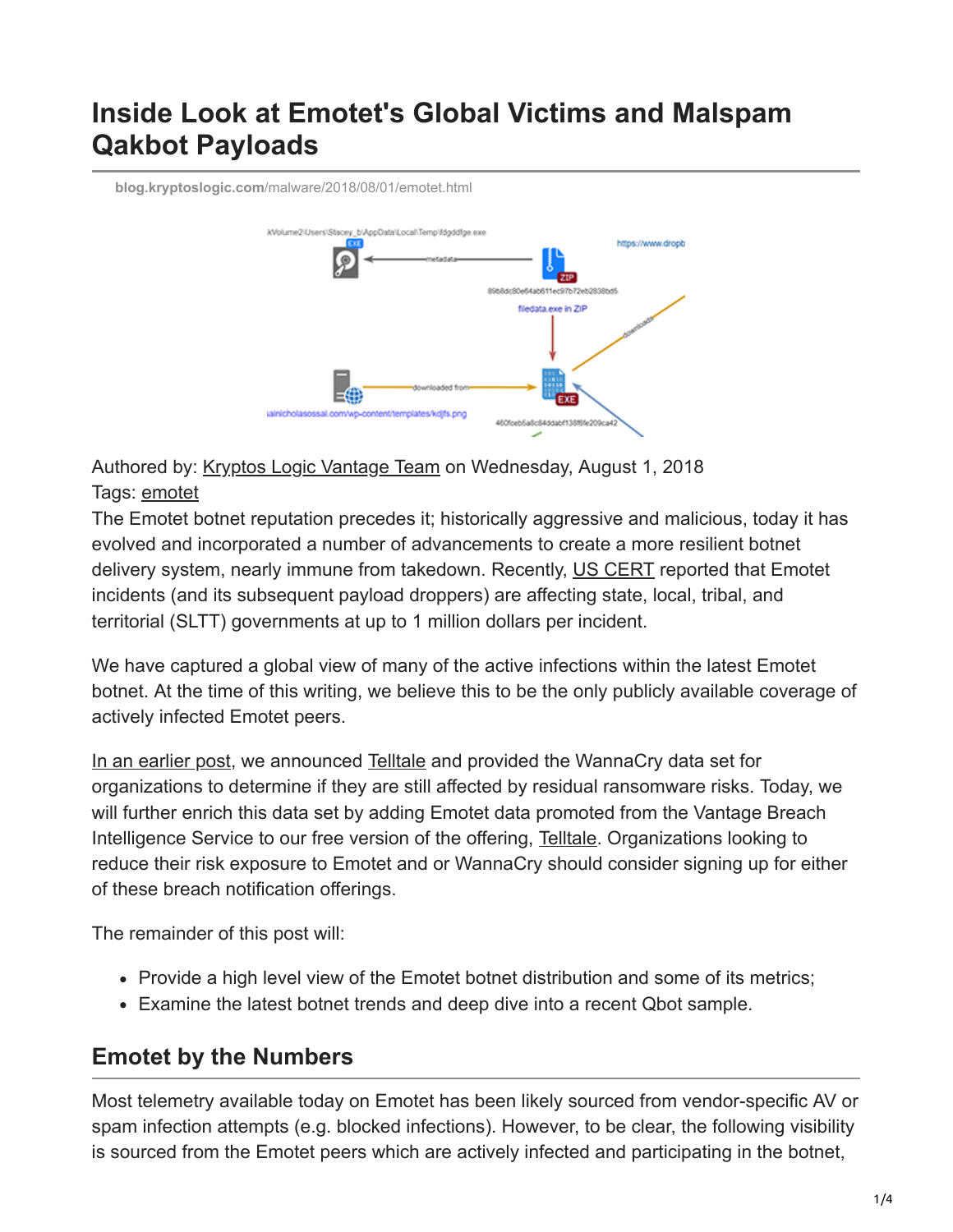that is, those which have not been blocked.

Overall we can compute a partial view of at least one of the botnets:

- 70,000+ unique IPs identified
- 4000+ unique ASNs communicated
- 5000+ unique organizations and telecoms affected
- 170 countries affected

It would be fair to estimate the botnet is at any given point between 50,000 to 150,000 infected nodes. Looking at the aggregate of the information we can see how that breaks down by country.

## D

#### **Total Hits by count.**

While the science of evaluating the total infection hits for any given malware strain is out of scope for this post, what we can interpret from our source data and the traffic patterns against any particular IP address is that many organizations infected by Emotet have more than one infection, which was likely triggered by a pivoting component like EternalBlue (you know the same EternalBlue from NotPetya and WannaCry). We have observed several organizations (hospitals, research centers, etc) exhibit signs of dangerously high levels of Emotet infection volume. Clearly, the United States and South Korea have tells of high frequency activity from some certain organizations which increase its numbers. While this is certainly concerning, it is more prudent to examine the unique IP addresses graph below to get a different perspective not skewed by some of the noise of certain infected organizations.

### D

#### **Top 12 countries seen by Unique IP.**

Again we see a high number of United States coverage in the Unique IPs visualization. A special note should be given to India in that India typically has a high DHCP churn, resulting in higher than normal level of unique IPs for any given period.

Finally we can observe a full global map distribution which shows us no real surprises other than Emotet is widespread.

### D

#### **A global map of Emotet's reach, distributed by Source IP.**

## **Malspam Payload Show Signs of Evolving Botnet Trends**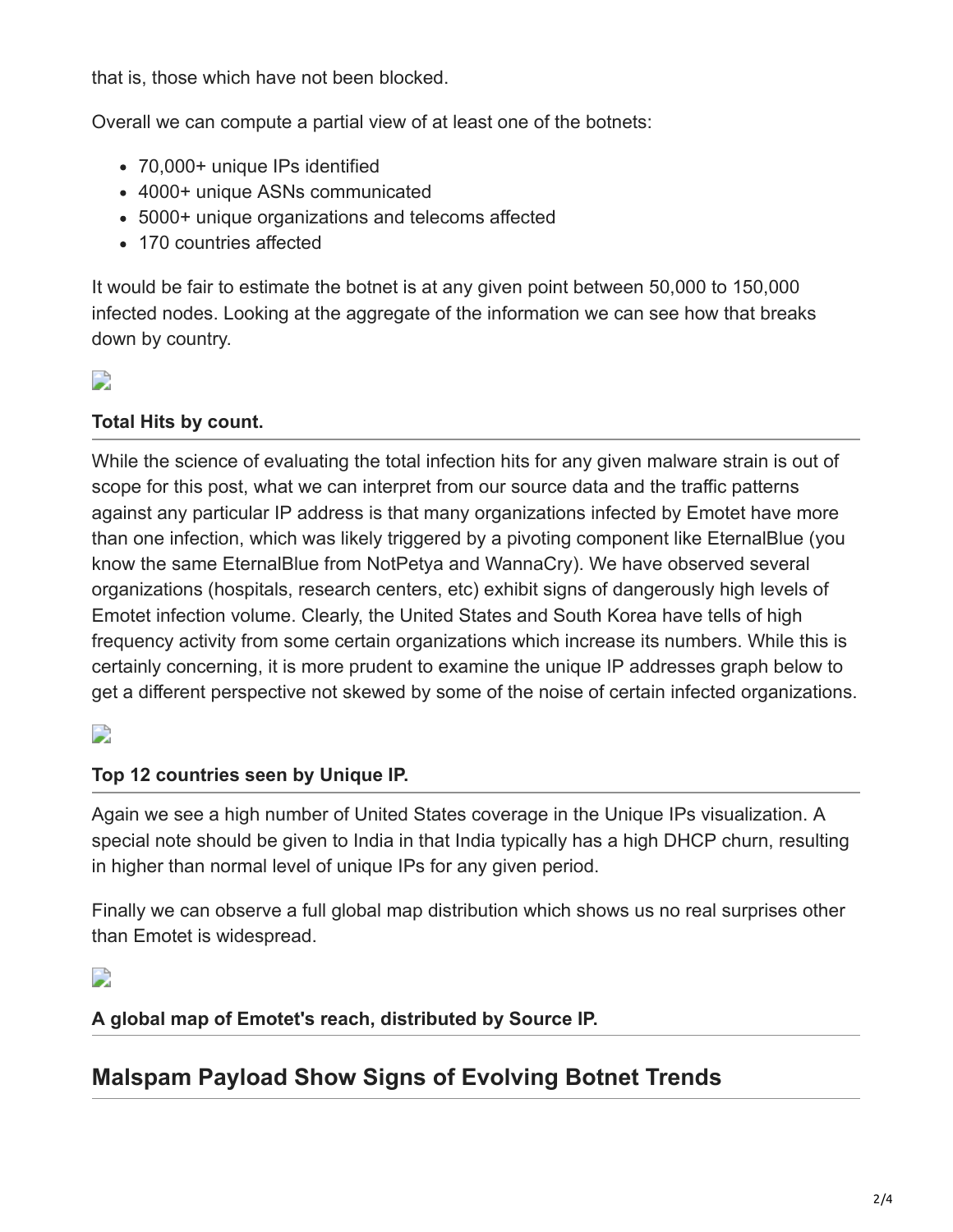While Qakbot is just one of many things that can be dropped we learn very quickly why the Emotet network introduces a significant level of risk to organizations. The latest Emotet design utilizes a new blueprint in the evolution of modern malware and botnets. Because Emotet's Command and Control (C&C) systems work through a complex decentralized network of infected hosts and proxy peers, it could prove a difficult take down task for law enforcement considering there are few single points of failure and would require multiple levels of cooperation in near perfect harmony.

Traditional botnets heavily depended on Peer-to-Peer for C2 communication and fallback, this allowed researchers to peak into the activity of the botnet and observe victim machines, newer/more resilient botnets seem to be moving away from this approach. Another way researchers observed victim machines was to reverse engineer the domain generation algorithm and register their own "sinkholes". As botnets move away from DGA this becomes unfeasible. Emotet and other botnets such as TrickBot pose a unique challenge to researchers and companies in the field.

However, our research demonstrates that it is not impossible to gain insight into these evolved botnets. IPs tend to be harder to blacklist than domain C2s so the traditional "IOC" approach is becoming less and less effective, On the other hand, you have various payloads all with their own techniques. So while a good Predict, Prevent, and Detect agent like Tactics (or perhaps EDRs) can help, it still requires analysts to steer.

Consequently, this also makes it difficult to block and track for most organizations, as IP addresses are constantly shifting and changing. This makes detecting the traffic a bit of a long term whack-a-mole game.

Ironically, Emotet drops a variety of payloads (like Qakbot) which are in fact separate botnets. Looking at a quite recent Malspam campaign we picked up a interesting Qakbot which in itself is another botnet sharing many of the same design resilience as Emotet, e.g., proxy peers and no DGA.

## D

## **Qakbot graph.**

[A thorough review of Qakbot, ranging from protocol version 10 to 12, was written up by Intel](https://www.virusbulletin.com/uploads/pdf/magazine/2016/VB2016-Karve-etal.pdf) Security in Virus Bulletin. Current Qakbot samples (version 322.368) are at version 15 of the protocol and behave similarly to version 12, with some exceptions:

- DGA mechanism appears to be completely gone
- The 1024-bit RSA key used for encrypting keys and verifying signatures was removed, with only the same 2048-bit key remaining
- There are 31 possible C&C commands, upwards from the 25 described before